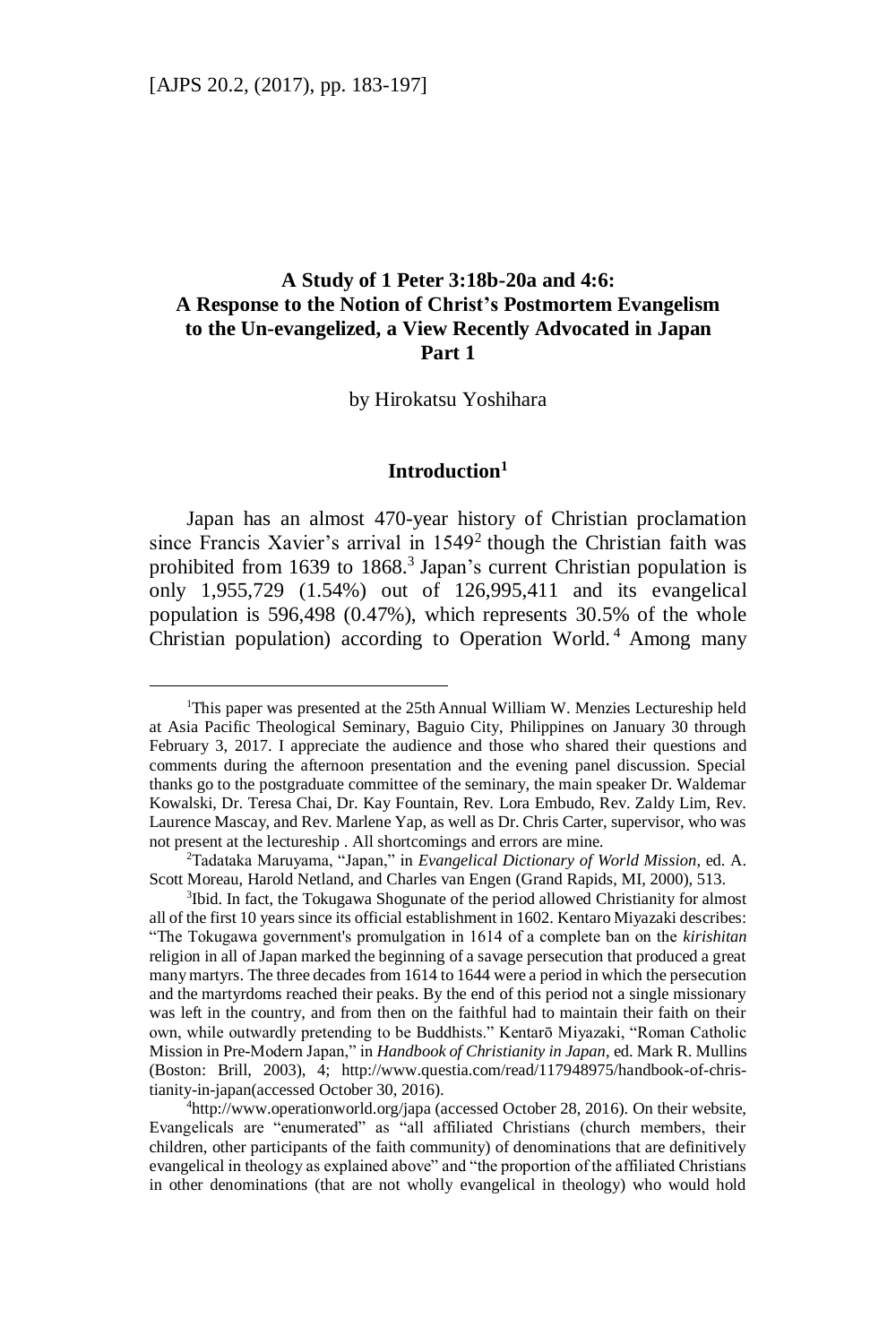suggested reasons hindering Japanese' conversion to the Christian, especially evangelical, faith is the popular practice of ancestor veneration, which "has been an important aspect of religious practice in Japan for centuries."<sup>5</sup>

The strong inclination of the Japanese to bonding with the deceased around them has been symbolically observed through the popularity of a song, "Sen-no Kaze-ni Natte" (literally "becoming one-thousand winds," a.k.a. "A Thousand Winds"), which has been released by various singers since 2003.<sup>6</sup> It is based on an English poem, "Do Not Stand at My Grave and Weep," attributed to Mary Frye or one of other suggested sources.<sup>7</sup> The poem tells how the poet (although dead) is awake and present around his/her living loved ones by becoming wind, light, snow, birds and stars. The song's largest hit was recorded by a professional opera singer, Masahumi Akikawa. His CD sales reached 1.2 million for two years alone, between May 2006 and March 2008. One of many YouTube clips<sup>8</sup> of Akikawa's version of the song has reached more than 3 million playbacks since July 2010. The total playbacks of all of his clips of this song, and those by other singers, have reached several scores of millions. 9 In addition, an Episcopal-affiliated educational institution,

 $\overline{a}$ 

<sup>7</sup>http://www.poetrylibrary.org.uk/queries/faps/#5 (accessed October 28, 2016).

evangelical views, whether Western in origin or otherwise." It further elaborates: "This is a theological and not an experiential definition. It does not mean that all evangelicals as defined above are actually born-again. In many nations, only 10-40% of evangelicals so defined may have had a valid conversion and regularly attend church services. However, it does show how many people align themselves with churches where the gospel is being proclaimed as such." http://www.operation world.org/glossary (accessed October 28, 2016).

<sup>5</sup>Stephen Covell, "Religious Culture," in *The Cambridge Companion to Modern Japanese Culture*: 147-165, ed. Yoshio Shigemoto (Cambridge: Cambridge University Press, 2009), 160.

<sup>6</sup>A rather detailed description of the history of the introduction and development of the song is only found in Japanese Wikipedia. https://ja.wikipedia.org/wiki/%E5% 8D%83%E3%81%AE%E9%A2%A8%E3%81%AB%E3%81%AA%E3%81%A3%E3% 81%A6 (accessed October 28, 2016) (Japanese). A concise introduction to the song in English with some links to its music videos and a Japanese lesson based on its lyrics is at http://japanese-lesson.com/resources/karaoke/a\_thousand\_winds.html (accessed October 28, 2016).

 $8$ https://www.youtube.com/watch?v=yqzCwcL9xDc (accessed October 28, 2016). This is a video of Akikawa's climactic performance in 2008 as the final performer at the most popular and prestigious annual TV song festival of the country. He had been invited to sing the song for the previous two years in a row, which is unusual for this festival. This attests to the great national popularity of the song.

<sup>&</sup>lt;sup>9</sup>The clips include ones with Chinese or English subtitles. It means that this song has at least attracted a lot of people's interest also from the outside of Japan. This implies that such an affectionate feeling for the close deceased is not only limited to the Japanese people. Rather, it is universal. Accordingly, ministers all around the world must consider the pastoral implications bound up with this deeply held belief. The fact that these lyrics were, in fact, originally written in English supports this perception.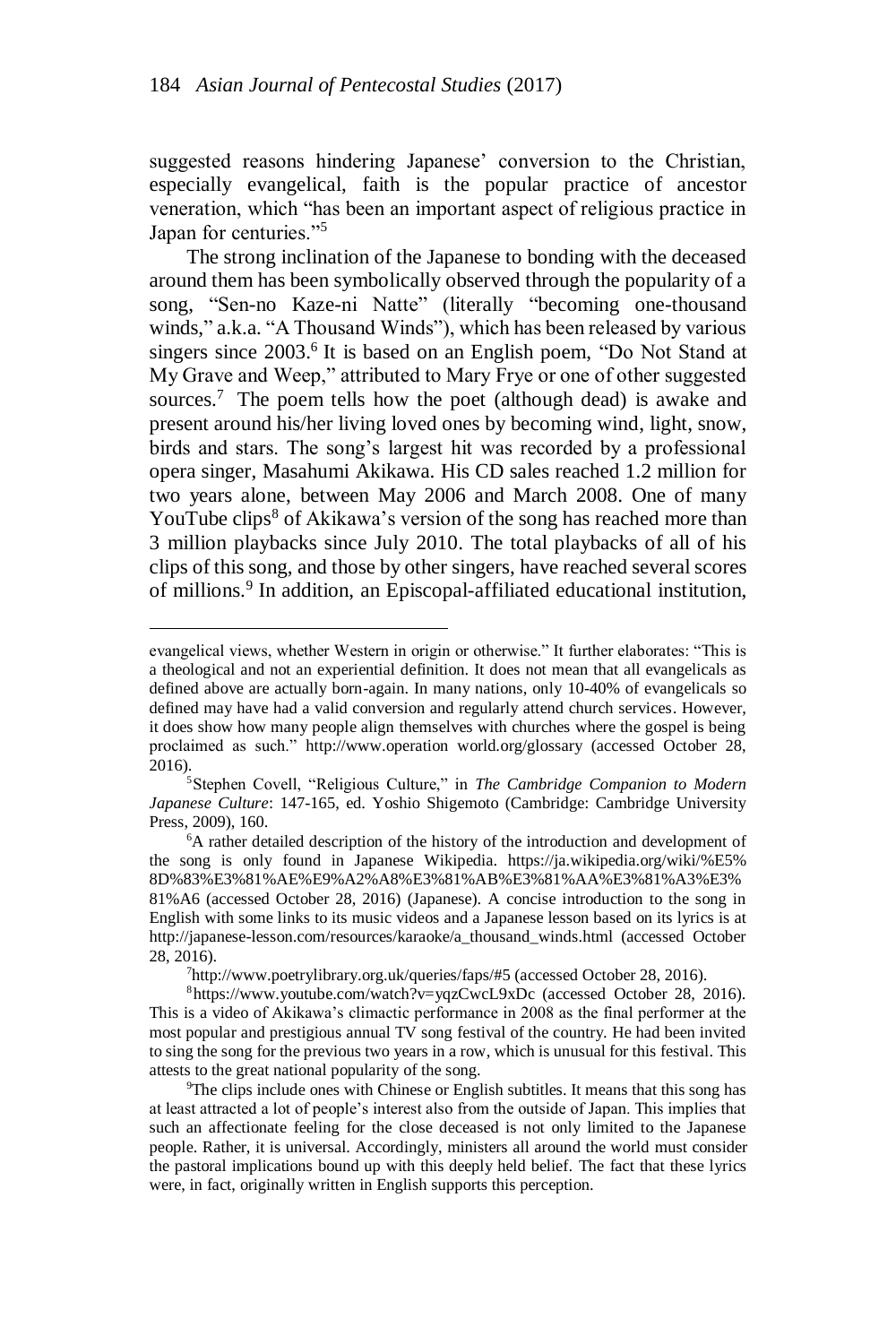Heian-Jogakuin, started selling incense with the name of the song because the school was inspired by the process of the song's making.<sup>10</sup>

One of the factors that boosted the song's popularity and thus Japanese spirituality was definitely the Great East Japan Earthquake in 2011.<sup>11</sup> That earthquake reportedly caused more than 20 thousand casualties and missing people. While it opened some doors for evangelism, <sup>12</sup> there have also been many reports about how non-Christians mourn for their loved ones lost in the disaster. These survivors claim to feel the presence of the deceased, and they continue to talk to them at their altars, tombs, and other locations of significance to their late relatives.<sup>13</sup>

In response to Japanese' strong affection for the deceased, around the turn of the new millennium, a Japanese evangelical minister named Arimasa Kubo started teaching his "Second-Chance Theory."<sup>14</sup> Some<sup>15</sup> central contentions of Kubo are: 1. "Hades is not hell."<sup>16</sup> Based on Rev 20:14 he elaborates, "Non-Christians . . . go to Hades after death, where they remain until God's final judgment of the end of the world." 2. "The gospel exists for those in Hades as well." He bases this understanding on his interpretation of Phil 2:8-11 and Rom 10:9. 3. "Bible verses speak about the Second Chance." The Bible verses to which he refers include: Ruth 2:20, Matt 4:4, 22:32, John 5:25, 28, Rom 1:17 and 1 Pet 4:6. 4.

 $16$ Ibid.

<sup>10</sup>http://www.heian.ac.jp/head/public/pdf/56/agnes9.pdf (accessed October 29, 2016) (Japanese). At http://www.tk.heian.ac.jp/topix/okou/(accessed October 29, 2016) (Japanese), the advertisement by the school clearly states that this incense is intended to be used while praying for blessings for loved ones in the afterlife.

<sup>&</sup>lt;sup>11</sup>https://en.wikipedia.org/wiki/Aftermath\_of\_the\_2011\_T%C5%8Dhoku\_earthquak e\_and\_tsunami (accessed October 29, 2016).

<sup>&</sup>lt;sup>12</sup>ttp://blog.goo.ne.jp/saigaihonbu/c/27f057abab937f780eecf5bae8c44bf2 (accessed October 29, 2016), for example, for some English testimonies regarding relief and evangelistic activities by Japan Assemblies of God.

<sup>&</sup>lt;sup>13</sup>There is an unconnected telephone box in Otuchi, Iwate, where the living talk to the deceased as if talking on the real phone. https://ja.wikipedia.org/wiki/%E9%A2%A8% E3%81%AE%E9%9B%BB%E8%A9%B1 (accessed October 29, 2016) (Japanese).

<sup>&</sup>lt;sup>14</sup> http://www2.biglobe.ne.jp/~remnant/seiseco.htm (accessed October 29, 2016) (Japanese over several other pages starting this page). http://www2.biglobe.ne.jp/ ~remnant/hades.htm (accessed October 29, 2016) (English only on one page).

<sup>&</sup>lt;sup>15</sup> All of the information in this paragraph is from http://www2.biglobe.ne.jp /~remnant/hades.htm (accessed October 29, 2016). His other contentions are: 1. "Before Christ, all who died went to Hades (Sheol)," based on Gen 37:35, 1 Sam 28:18, Eccl 9:10 and Psalm 88:3. 2. "The rich man went to Hades, not Hell," based on Jude 14-15 and Luke 16:19-31. 3. "Believers who lived before Christ are now in Heaven," based on Eph 4:8-9 and 1 Pet 3:19. 4. "Voices of praise will be heard from Hades," based on Rev 5:13. 5. "They who died before the great flood heard the message of Christ," based on 1 Pet 3:20- 22. Ibid.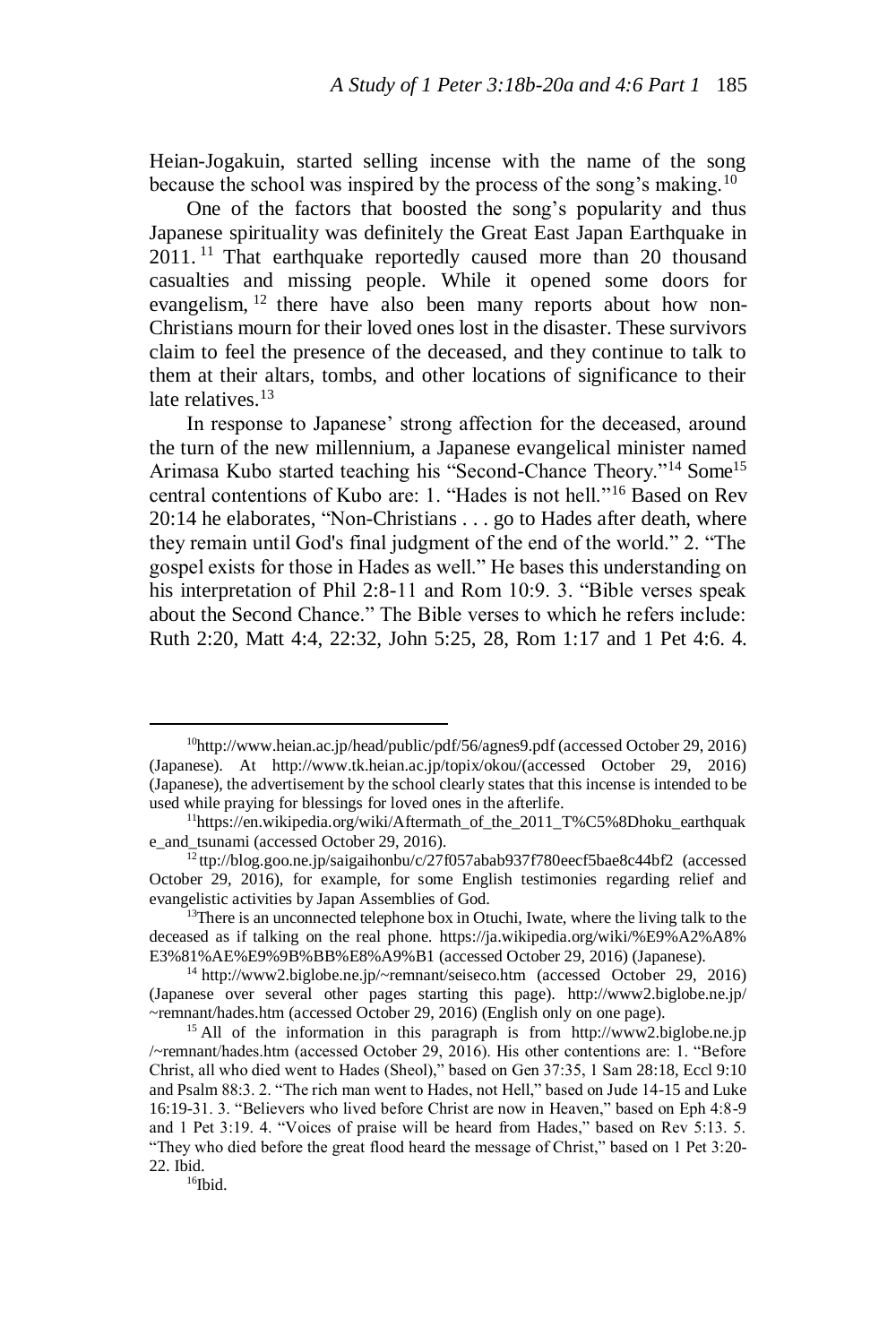"The Second Chance' is not an obstacle for evangelism."<sup>17</sup> 5. According to 1 Pet. 3:18-20 and 4:6, "Christ preached His good news in Hades."

Kubo identifies his argument in the tradition of William Barclay and Joel Green, especially in the exegesis of 1 Pet. 4:6. He quotes Barclay saying, "Christ descended to the world of the dead and preached the gospel there, giving them another chance to live in the Spirit of God. In some ways, this is one of the most wonderful verses in the Bible, for if our explanation is anywhere near the truth, it gives a breath-taking glimpse of a gospel of a second chance." <sup>18</sup> He also quotes Green, "'the dead' of 4:6 are dead members of the human family given postmortem opportunity to hear the good news." <sup>19</sup> Kubo also appeals to Yoshinobu Kumazawa,<sup>20</sup> retired president of Tokyo Union Theological Seminary,<sup>21</sup> who "interprets these verses as Christ's preaching of the good news in Hades."<sup>22</sup> He then concludes that these distinguished theologians "clearly taught that Jesus had descended to Hades and preached his Gospel to the people there."<sup>23</sup>

As these examples show, 1 Peter 3:18-22 and 4:6 are significant passages in today's theological and pastoral scenes in Japan. Even in theological trends in the English-speaking world, Millard Erickson identifies post-conservative evangelicalism and one of its characteristics as "a hope for a near-universal salvation. God has not left himself without a witness in all cultures, sufficient to bring people to salvation if they earnestly seek it."<sup>24</sup> He then discusses postmortem conversion in the context of inclusivism on salvation:

A somewhat different position has sometimes been taken as an alternative to the inclusivist or implicit faith position. . . . This is the view that those who do not have an opportunity during this life to hear the gospel will be given such an opportunity after death. This is sometimes known as "eschatological evangelism" or "postmortem encounter." This view has had

<sup>&</sup>lt;sup>17</sup>Although there is no biblical reference provided here, Kubo compares dying, with and without believing, in Christ and states, "I choose to repent, believe in Christ and receive God's salvation and His blessings which are given here and now, for the benefits to receive them on earth are too great to refuse." Ibid.

<sup>18</sup>William Barclay, *The Letters of James and Peter*, rev. ed. (Philadelphia: Westminster, 1976), 249.

<sup>19</sup>Joel B. Green, *1 Peter* (Grand Rapids, MI, 2007), 122.

<sup>&</sup>lt;sup>20</sup> Kumazawa's doctoral degree in theology is from Ruprecht-Karls-Universität Heidelberg (aka Heidelberg University).

<sup>&</sup>lt;sup>21</sup>Tokyo Union Theological Seminary is a private university recognized by the Japanese government.

<sup>22</sup>http://www2.biglobe.ne.jp/~remnant/hades.htm (accessed October 29, 2016).  $23$ Ibid.

<sup>24</sup>Millard J. Erickson, *The Evangelical Left* (Grand Rapids, MI: Baker, 1997), 30.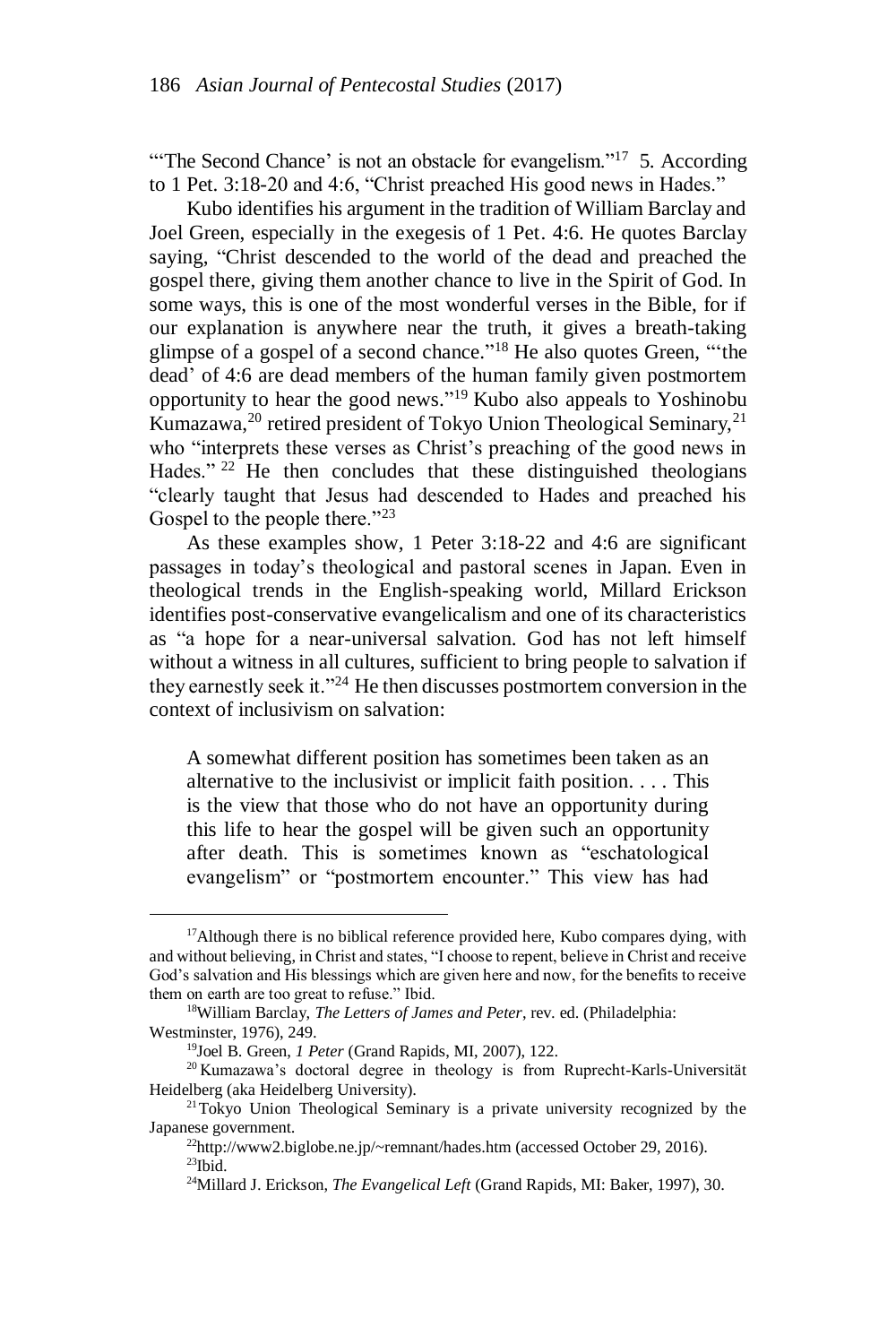some support during various periods of the history of the Church. It has traditionally been based on two considerations. One is the item in later versions of the Apostles' Creed that says that Jesus "descended into Hades." The other is 1 Peter 3:17– 19 and 4:6,  $\ldots$ <sup>25</sup>

Reflecting on these concerns and background, in this paper, I will exegete 1 Peter 3:18b-20a and 4:6 with particular reference to the notion of Jesus' postmortem evangelism to the unevangelized, a view recently advocated in Japan. My research question is: Do the verses of 1 Peter 3:18b-20a and 4:6 support the notion of postmortem evangelism that is debated in today's Japan?

In the next section, I will discuss the relationship between 1 Peter and contemporary extra-biblical literature including the non-canonical book of 1 Enoch, and some key elements, namely words and phrases, in the given text.

### **Arguments by Some Advocates of Postmortem Evangelism**

Let me first examine major arguments by some advocates of postmortem evangelism (also known as "second-chance theory"). We will consider the positions taken by Arimasa Kubo,  $^{26}$  Tsuneaki Kato,  $^{27}$ William Barclay,<sup>28</sup> Bo Reicke,<sup>29</sup> Leonhard Goppelt,<sup>30</sup> and Joel Green.<sup>31</sup> Arimasa Kubo (n.d.)

What then does Kubo concretely say about the above-mentioned verses?<sup>32</sup>

 $\overline{a}$ 

<sup>31</sup>Joel B. Green, *1 Peter*.

<sup>25</sup>Ibid., 119.

<sup>26</sup>Kubo, http://www2.biglobe.ne.jp/~remnant/hades.htm (accessed October 29, 2016). All the quotations of his words in this section are from this website.

<sup>27</sup>Tsuneaki Kato, "Yomi-ni Kudaru Kirisuto" [Christ, Who Descends to Hades]. In *Kato Tsuneaki Sekkyo Zenshu*, vol. 27: *Shitoshinjo* [Sermon Collection of Tsuneaki Kato, vol. 27: The Apostles Creed]: 337-57. Tokyo: Kyobunkan, 2006.

<sup>28</sup>William Barclay, *The Letters of James and Peter*, rev. ed.

<sup>29</sup>Bo Reicke, *The Epistles of James, Peter, and Jude*, 2nd ed. (Garden City, NY: Doubleday, 1985).

<sup>30</sup>Leonhard Goppelt, *A Commentary on 1 Peter*, edited by Ferdinand Hahn, translated and augmented by John E. Alsup, 1st English ed. (Grand Rapids, MI: Eerdmans, 1993) (Original German version in 1978).

<sup>&</sup>lt;sup>32</sup>The following is an English translation (by Yoshihara) of the Japanese text from which Kubo constructs his arguments on his second-chance theory, though he implies that he also sees in the Greek text that "(3:18) Christ was put to death in flesh but made alive in spirit. (3:19) And in spirit, Christ went to the spirits in prison and preached the gospel. (3:20) These spirits were those who had not obeyed though God was patiently waiting . . . (4:6) It was for the dead people to be (made) alive in spirit that the gospel was preached to them." The original Japanese version was from Japan Bible Society's *Shinkyodoyaku*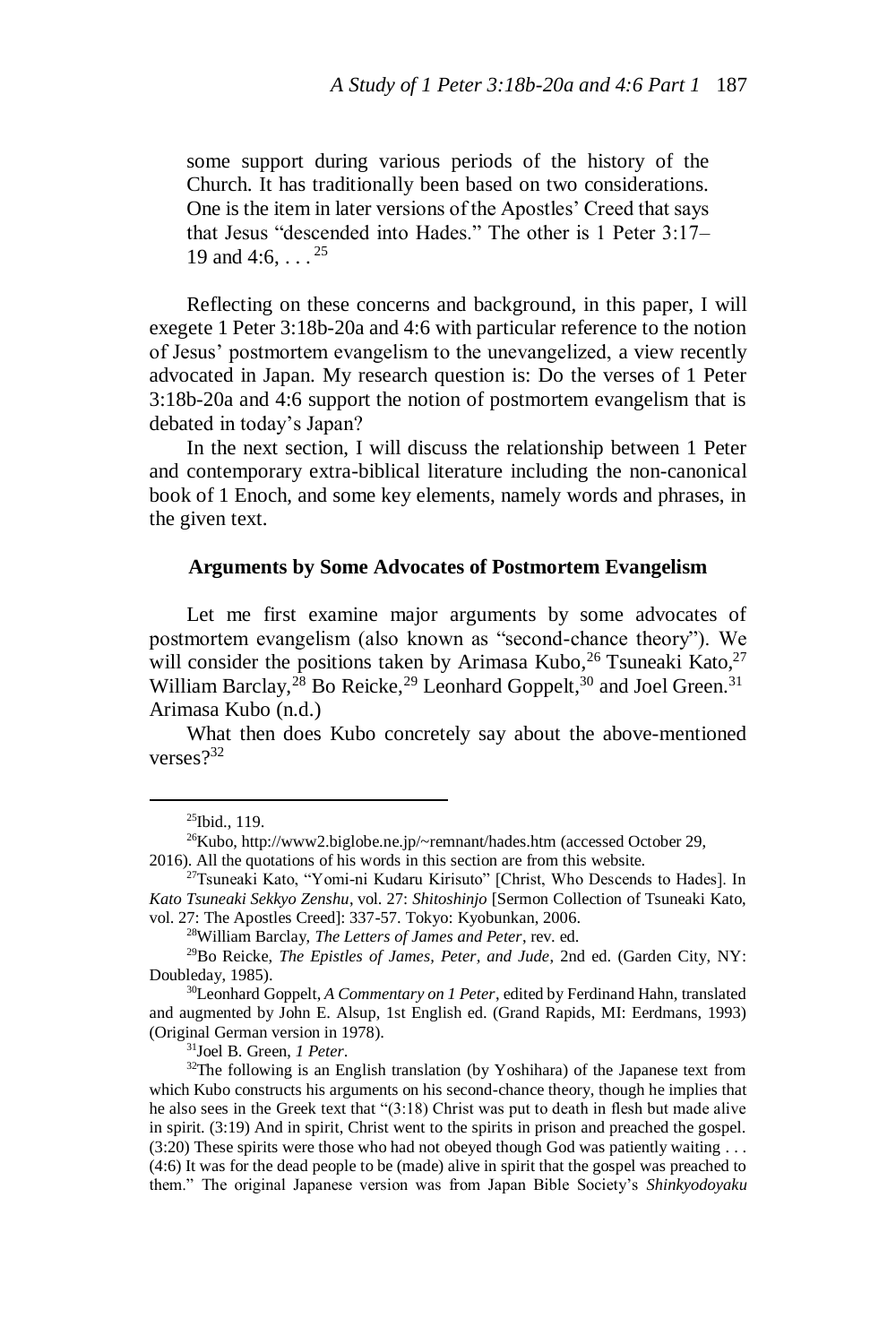(1) The "spirits in prison" in 1 Pet 3:19 are the people in Hades. (2) "But Jesus actually went to Hades, not Hell. He 'preached' in Hades. Furthermore, the original Greek word for 'preach' mentioned here at the verse 1 Peter 3:19 is '*kerusso*', which, in the Bible, is used always in the context of 'preach the Gospel'" (see Matt 4:23, Luke 9:2, Acts 2:30-32, 9:20, Rom 10:8, I Cor 1:23, Gal 2:2, II Timothy 4:2 and many others). "Some people assert that '*kerusso*' means to condemn; however, this is wrong. Not one citation of this term is used in that context in the Bible. The term is reserved for 'preaching Good News.'"

(3) "Furthermore, several verses after this [sic] we read, 'the gospel was preached even to the dead' (1 Peter 4:6). It is the most natural comprehension that these verses speak of Christ's preaching of the Gospel in Hades."

(4) "Other people interpret these verses as Noah's preaching to the people in Noah's time, and Jesus was in Noah's preaching spiritually. They say that this was not a preaching in Hades, but about preaching on earth in ancient time. What a complex interpretation they invented! It would be impossible to interpret so, unless we twist the Bible verses in many parts."

(5) "Considering a person's life span prior to the Great Flood was nearly 1000 years, most people who had been born before the Flood were alive until the time of the Flood. They died in the Flood and went to Hades. They listened to the message of Jesus who descended there."

(6) Those who have existed since the Flood will hear the gospel when the two prophets appear (Rev 11:3-12). "Furthermore, several verses after this [sic], we read "the gospel was preached even to the dead" (1 Peter 4:6). It is the most natural comprehension that these verses speak of Christ's preaching of the Gospel in Hades."

(7) When the two prophets preach the gospel while they are dead between their martyrdom and resurrection (Rev 11:3-12), all the other people that die after Noah's flood will hear the gospel and respond either positively or negatively, for "the dead" in 1 Pet 4:6 are "physically dead people."

As such, Kubo's arguments are: (1) the "spirits in prison" are those dead in Hades; (2) " $\kappa$ ηρύσσω" has only the positive sense of "preaching" the good news"; and (3) Christ descended to Hades to preach salvation

*Seisho* [new co-translated Bible], officially named in English as New Confessional Translation, which was a translation by both Roman Catholic and Protestant scholars and translators.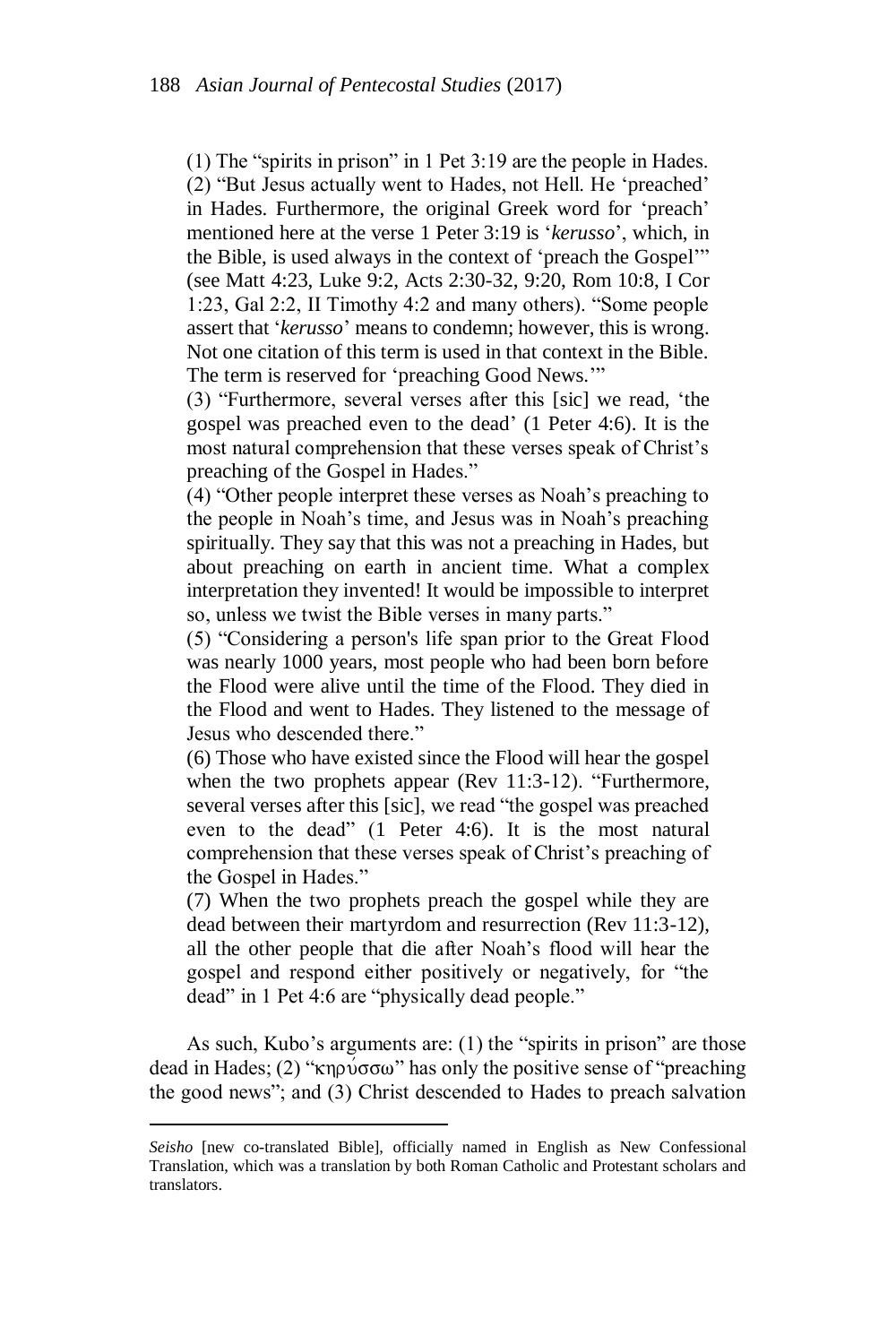while being dead before His resurrection. He did not condemn the dead nor did he preach repentance to the living in Noah's days.

Kubo's unique theology is seen in (5), where he concretely states that the dead at the time of Noah covered all of the human beings before the Flood except for Noah and his seven family members. Even if he were to concede this point, it would not affect the integrity of his argument because he contends that Jesus preached salvation to all the dead, most of who had died without believing in God. He also makes idiosyncratic arguments in (6) and (7) where he posits that those who lived and died after the Flood will remain until the end-times. Then the two prophets appear and preach the gospel in Hades during their three and half days after martyrdom. Kubo sees two stages of God's judgment: first, the destruction by the flood, and second, a destruction that does not employ water (Gen 6:15).<sup>33</sup>

Besides his exegesis of 1 Peter, Kubo emphasizes that the teaching of postmortem evangelism does not, and should not, hinder active earthly evangelism. His rationale lies in the benefits of early entry into salvation. Evangelists can urge people to embrace the transformative life made available through the Holy Spirit now rather than entering it only in the end after a shadowy sojourn through Hades. His strong motivation to promote postmortem evangelism is to provide the first chance to those who have been dead without having an opportunity to hear the gospel here on earth and then those who have failed to accept it while alive.

# Tsuneaki Kato (2006)

While Kubo's second-chance theory caused a popular debate through his monthly magazine called *Remnant*, Tsuneaki Kato, a minister of the United Christian Church of Japan and one of the most famous and influential Presbyterian preachers in the country, taught the same view on Christ's descent.  $34$  He recognizes that the phrase

<sup>33</sup>However, it seems that Kubo still holds the "harrowing hell" notion in Jesus' preaching, not only to the antediluvian dead, but also to all the Old Testament (OT) saints who lived and died until His own time. He says, "In the eyes of his disciples, Jesus appeared to ascend alone from the Mount of Olives, but actually, a multitude of spirits from Hades are thought to have been with Jesus. Saints, prophets, and believers who had been held hostage in Hades ascended with Jesus."

<sup>34</sup>Being a professor of practical theology at Tokyo Union Theological Seminary, Kato also served as a visiting professor at Ruprecht-Karls-Universität Heidelberg in 1986-7. He points out that the Japanese translation *yomi* for "hell" is more appropriate than the traditional *jigoku*, as "the place of darkness that spreads beyond death" because "the postmortem world of heaven and hell rather came into the church from the realm outside the Bible." Kato, "Yomi-ni Kudaru Kirisuto," 340 (I have translated all quotations from this source).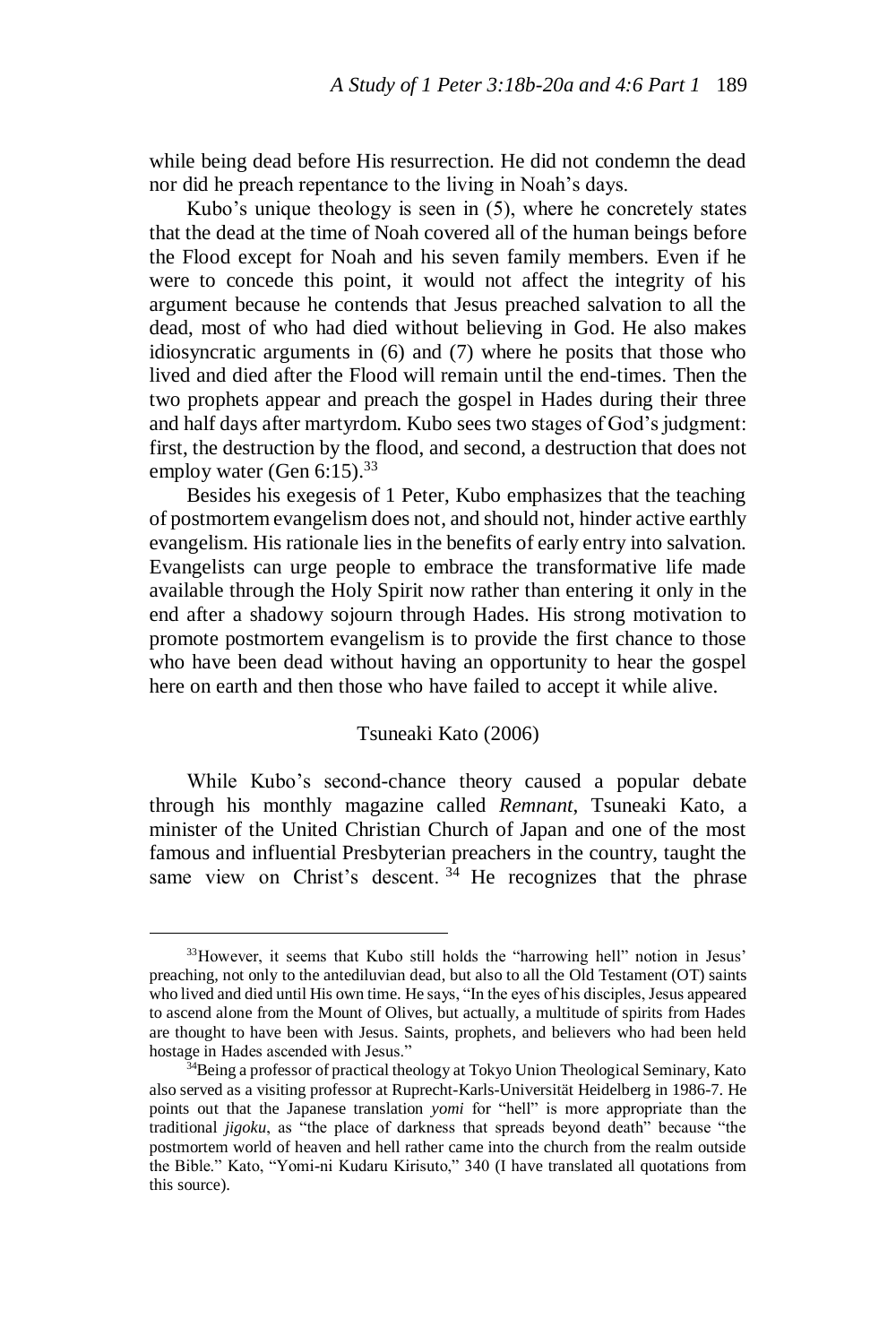"descended to hell" was "added in a later age"<sup>35</sup> to the Apostles' Creed. He finds it as a great comfort that the Lord is "there when one goes to *yomi*, the world of darkness, the world of death, which one may well think God's hands do not reach," <sup>36</sup> citing Psalm 139:8. He also expounds, "1 Peter [3:18ff] tells that the Lord Jesus Christ went to them [those who drowned in Noah's flood] and preached the gospel to them."<sup>37</sup> He also shows his compassion to those who have lost their non-Christian loved ones.<sup>38</sup>

This is not an exegesis but a sermon based on the assumptions of Christ's descent into Hades and preaching to the dead there. Nonetheless, he does register his reservations regarding the origin of the concerned article of the Apostles' Creed. It is an influential example from a highly respected preacher in the nation.

### William Barclay (1975)

Barclay's arguments are similar to Kubo's. However, it seems that Barclay, interestingly, thinks that Christ's preaching took place not during the *triduum mortis* but after resurrection. "But when he rose again, he rose with a spiritual body, in which he was rid of the necessary weaknesses of humanity and liberated from the necessary limitations of time and space. It was in this freedom condition of perfect freedom that the preaching to the dead took place."<sup>39</sup> Barclay's arguments are largely speculative without detailed evidence, but his passion for God's grace and evangelism is clearly observed, a passion shared by Kubo and  $K$ ato.  $40$ 

 $\overline{a}$ 

<sup>39</sup>Barclay, ibid., 241.

<sup>40</sup> "If Christ descended into Hades and preached there, there is no corner of the universe into which the message of grace has not come. There is in this passage the solution of one of the most haunting questions raised by the Christian faith – what is to happen to those who lived before Jesus Christ and to those to whom the gospel never came? . . . The doctrine of the descent into Hades conserves the precious truth that no man who ever lived is left without a sight of Christ and without the offer of the salvation of God." Ibid., 242.

<sup>35</sup>Ibid.

<sup>36</sup>Ibid., 347.

<sup>37</sup>Ibid., 352.

<sup>&</sup>lt;sup>38</sup>Kato states, "'Descended to hell' declares that the Lord Jesus is not only concerned about the salvation of the living but tries to reveal His grace, going beyond the world of death and descending to *yomi*. This also shows the width and depth of the blessings of the Lord Jesus Christ," which is elaborated as "Christ's tremendous grace that tries to invite again into blessings the unbelieving who, for example, were destroyed in the great flood of Noah without their time and will for repentance and went down to *yomi*." Ibid., 354-5.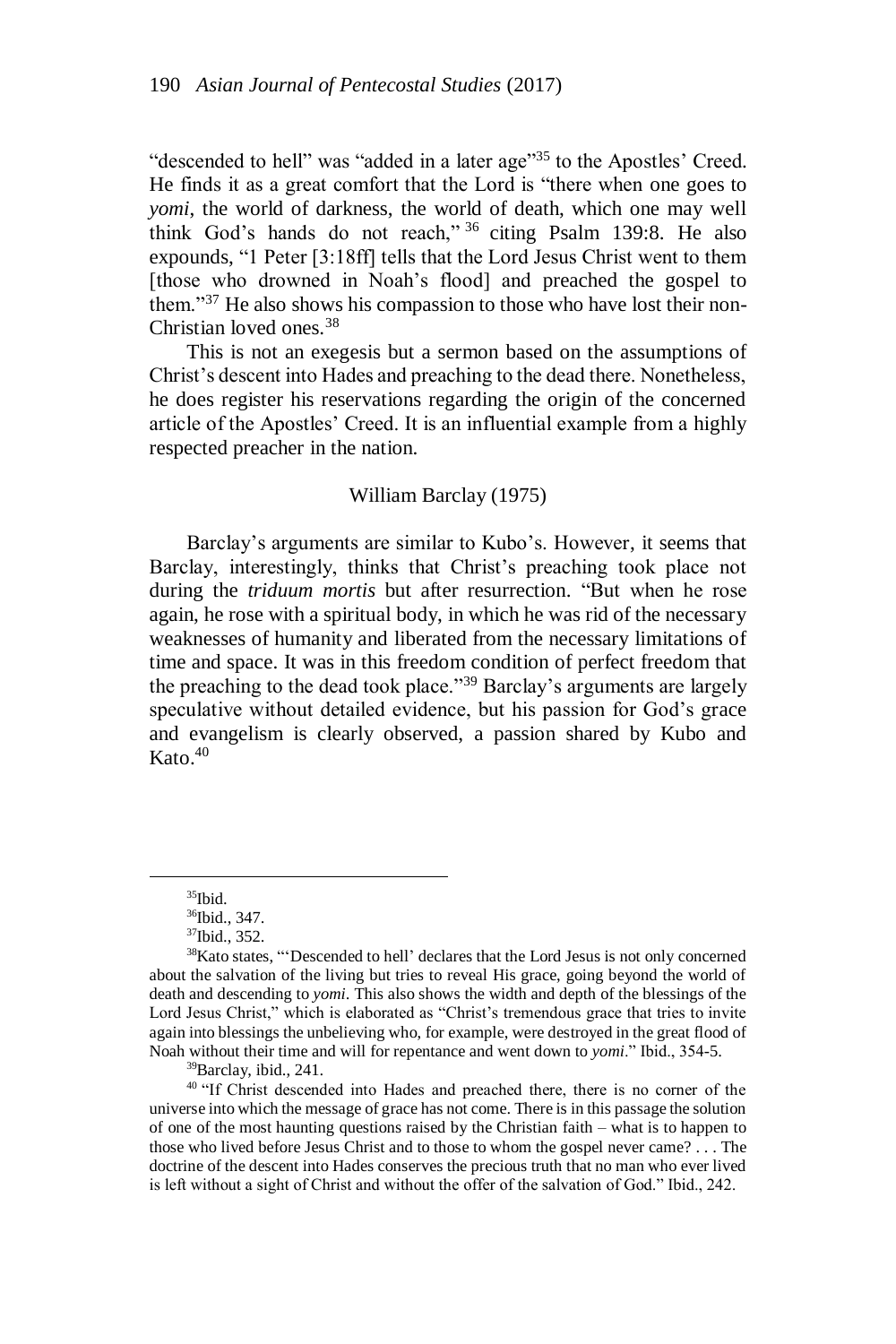#### Bo Reicke (1985)

The exegesis by Bo Reicke, a Swedish scholar, is more technical with discussions of extra-biblical Jewish literature. One of his unique contentions is that the spirits in Noah's days were not only fallen angels but also men. $41$  He also points out that the 1 Peter text does not specify the time or place of Christ's descent. He also limits the significance of the teaching to two points, namely, "that Christ *preached*, and . . . that his preaching was for these *spirits*." <sup>42</sup> He then emphasizes the Church's continual preaching to its oppressing community: "Christ's preaching to the spirits in prison is the prototype of the preaching of Christian messengers. Therefore, it is emphatically the duty of every Christian to proclaim the message of Christ in the midst of suffering and death to all heathen peoples, regardless of their power and the dangers involved."<sup>43</sup> Finally, Reicke speculates that the dead in 1 Pet 4:6 are all the dead,  $44$ but that "the spirits in prison are not to be equated with all the dead."<sup>45</sup>

# Leonhard Goppelt (1978/1993)

Goppelt's commentary is full of exegetical insights. Concerning postmortem evangelism, his position is that "'the spirits in prison' are the souls of Noah's unrepentant contemporaries."<sup>46</sup> He further states, however, "But 1 Peter does not restrict the audience of this proclamation, in contrast to early catholic tradition, to the righteous of the OT; Christ preaches, rather, more generally 'to the dead' (4:6), even to the most lost among them  $(3:19)^{47}$ : namely, death in 4:5 is literal and, "in the context"

<sup>&</sup>lt;sup>41"</sup>Probably the people who perished in the flood are also numbered with these "spirits." They were the descendants of the fallen angels, and in the story of Gen vi received the punishment meted out as a consequence of the sin of the angels with the daughters of men. In speaking about persons of remote antiquity, no sharp distinctions were made between angels and men (cf. Jude 6f.). Human beings often assumed superhuman proportions. In particular those who were exceptionally evil (several examples of this kind are found in the books of Enoch and the apocalypses of Baruch, Jewish works of the last pre-Christian and first Christian centuries)." Reicke, *The Epistles of James, Peter, and Jude*, 2nd ed., 109-10.

<sup>42</sup>Ibid., 110-1.

<sup>43</sup>Ibid., 111.

<sup>44</sup>"By "the living and the dead" undoubtedly are meant all the people who ever lived, or are still living when the judgment comes. That the final judgment is imminent, vs. 6a, is also evident from the fact that the gospel has already been preached to the dead. Exactly how this was done is not stated. It is possible to imagine Christ's descent into the lower regions after his burial as the time for this preaching of the gospel, but explicit information is not given." Ibid., 119.

 $45$ Ibid. <sup>46</sup>Goppelt, *A Commentary on 1 Peter*, 257.  $47$ Ibid., 263.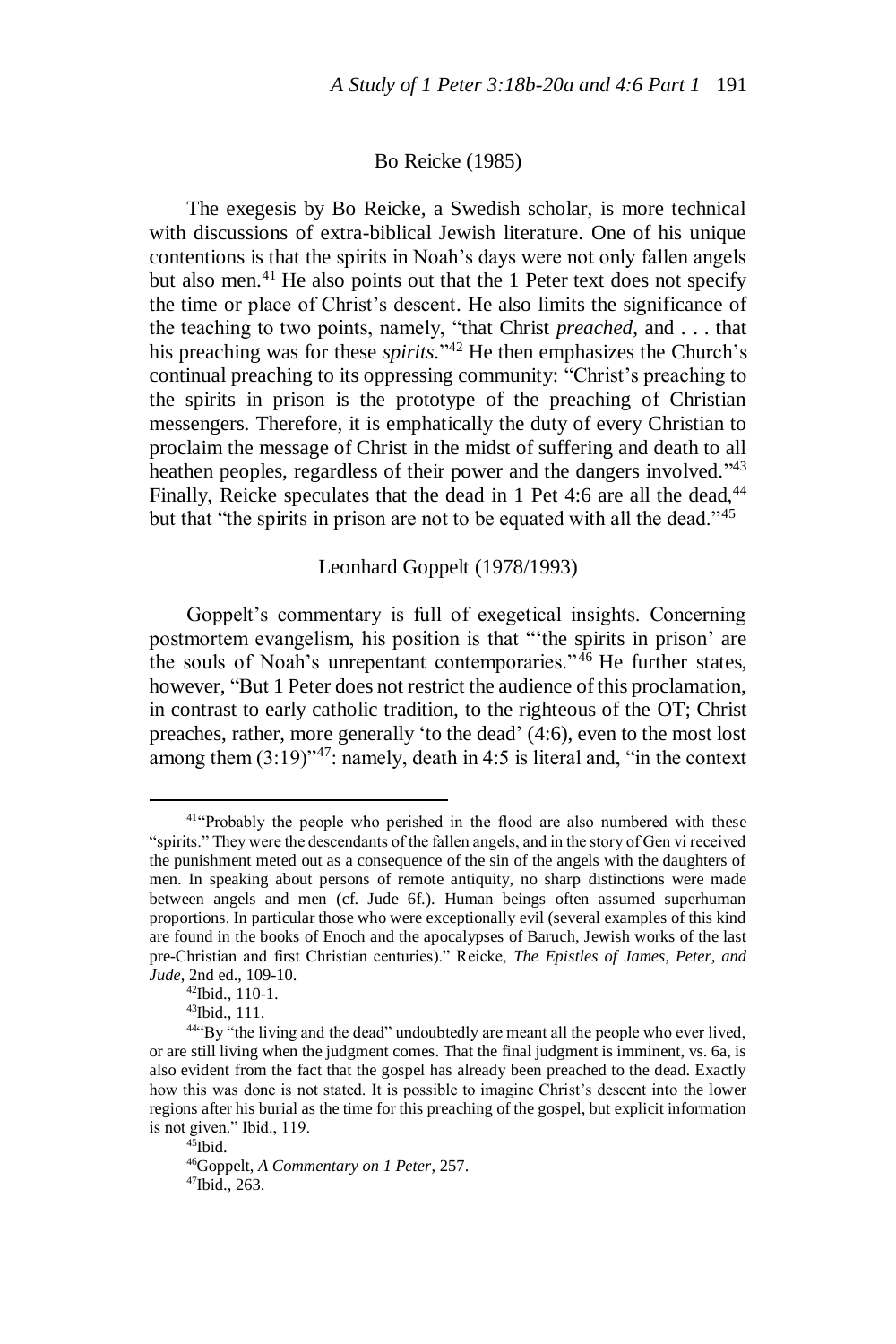of 3:19, . . . the Hades proclamation of Christ applies not only, as 3:19 made clear, to the most lost but to all the dead."<sup>48</sup> He points out Christ's extended saving grace, as do Kubo, Kato and Reicke shown above:

In rabbinic tradition, the generation of the flood were regarded as thoroughly and ultimately lost. . . . However, 1 Peter declares: Even to this most lost part of humanity Christ, the One who died and rose, offers salvation. The saving effectiveness of his suffering unto death extends even to those mortals who in earthly life do not come to a conscious encounter with him, even to the most lost among them.<sup>49</sup>

## Joel Green (2007)

Green provides a solid exegesis and his conclusion, which agrees with the majority, is that the spirits in prison are the Watchers<sup>50</sup> of 1 Enoch 6-16 and that Christ preached condemnation to them prior to His ascension. On the other hand, he identifies the dead in 4:6 as "dead members of the human family given postmortem opportunity to hear the good news,"<sup>51</sup> as seen above.

Green's evidence for this interpretation of 4:6 is unique. He denies the possibility of the believing dead because the time of I Peter's writing does not look as urgent as that of Thessalonians.<sup>52</sup> He appeals to the fact that "the idea of postmortem proclamation and even conversion is not as rare in early Christianity as is often postulated."<sup>53</sup> Drawing on extrabiblical literature<sup>54</sup> and "baptism on behalf of the dead" (1 Cor. 15:29),<sup>55</sup> Green also points out: "From the early second century on, Peter was widely regarded as referring to Christ's descent into Hades in order that he might, (1) share fully the fate of humanity, (2) conquer Death or Hades (or both), (3) rescue the righteous dead, and/or (4) proclaim salvation to the dead."<sup>56</sup> He posits a hermeneutical method called "interpretive approach."<sup>57</sup>

 $\overline{a}$ 

 $\rm ^{55}Ibid.$ 

<sup>56</sup>Ibid., 128.

<sup>57"</sup>For persons whose tendency is to think of Scripture providing the foundation for theological claims, an interpretive approach of the sort we have outlined will seem

<sup>48</sup>Ibid., 289.

<sup>49</sup>Ibid., 259.

<sup>50</sup>Green, *1 Peter*, 123.

<sup>51</sup>Ibid.

<sup>52</sup>Ibid., 127.

<sup>53</sup>Ibid.

<sup>54</sup>Shepherd of Hermas: Ibid; Gospel of Peter: Ibid, 128; Odes of Solomon: Ibid., 128- 9: "What is clear is that Ode 42 and 1 Peter share such common motifs as imprisonment and proclamation to the dead."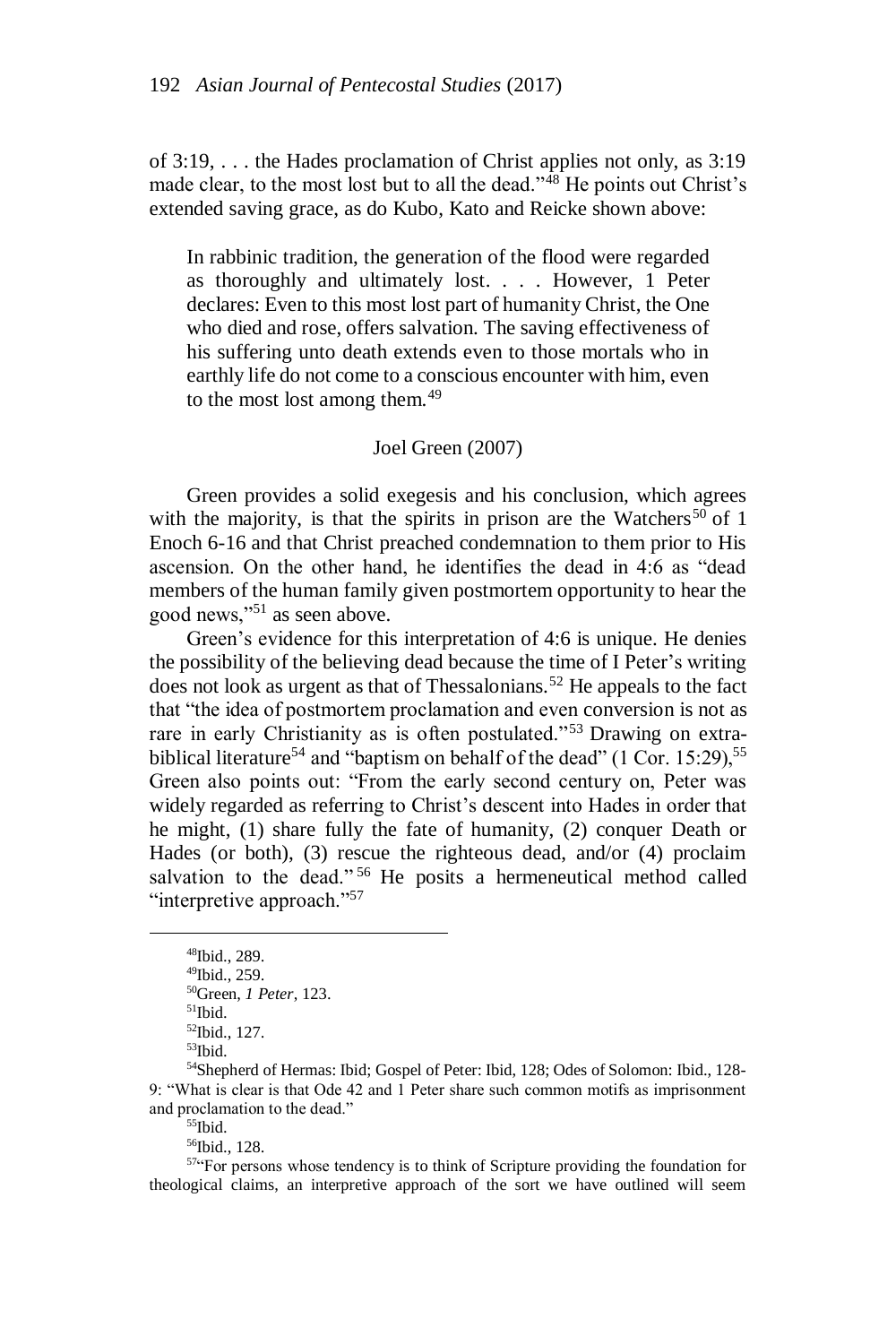Thus, advocates of postmortem evangelism come from various backgrounds. Erickson gives a concise summary of these positions on postmortem evangelism:

The theory of universal explicit opportunity holds that everyone will have an opportunity to hear the gospel in an overt or explicit fashion. Those who do not actually hear it during their lifetime here upon earth will have an opportunity in the future. There will be a second chance. After death, they will be enabled to hear. Some proponents of this theory believe that even those who have heard and have rejected will be confronted with the claims of Christ in the life hereafter. Others maintain that everyone will have a first chance, rather than a "second chance," whether in this life through general revelation, or through a postmortem encounter with the gospel. When this belief is coupled with the idea that everyone given such an opportunity will of course accept it, the inevitable conclusion is universal salvation. This view is difficult to reconcile with Jesus's teaching about the afterlife (see Luke 16:19–31, especially v. 26).<sup>58</sup>

When considering this issue, we must take into account the sincerely evangelistic motivation of many of the advocates of the "Second Chance" position. Yet, some sort of critical engagement seems necessary. Therefore, in what follows, we will make some efforts in this direction<sup>59</sup>

problematic. This is because most of us imagine that, in order to take at face value a theological datum, it must be witnessed in Scripture. We should recall that, well into the second century, a number of Christian books circulated just as widely, or more so, than those that would eventually be collected to form the New Testament (NT) Scriptures—that is, there were no generally accepted authoritative texts that could serve this foundational role. More to the point, in the theological hermeneutic of the early Church, the witness of 1 Peter need not provide a foundation for belief in Christ's descent into hell; rather, belief in Christ's descent into hell might provide the lens by which to make sense of texts like 1 Pet 3:19; 4:6. For those interpreters, faithful reading of Scripture followed the divine economy by which God had assembled the mosaic of Scripture." Ibid., 131-2. He even mentions N. T. Wright, interpreting the text through a drama, and baptism in 1 Pet 3:21 as an antitype. Ibid., 132.

<sup>58</sup>Millard Erickson, *Christian Theology*, 3rd ed. (Grand Rapids, MI: Baker, 2013), 941-2. In the "Note," Erickson names Clark Pinnock and John Sanders. Interestingly, Kubo believes that there will still be choices to accept or reject Christ even in postmortem evangelism.

 $59$  The view does not, however, diminish the urgency of world missions (Pinnock 1991:114). The uncertainty of all inclusivist theology makes evangelism the wiser course (1992:172). Pinnock sees postmortem encounter as providing a path of salvation for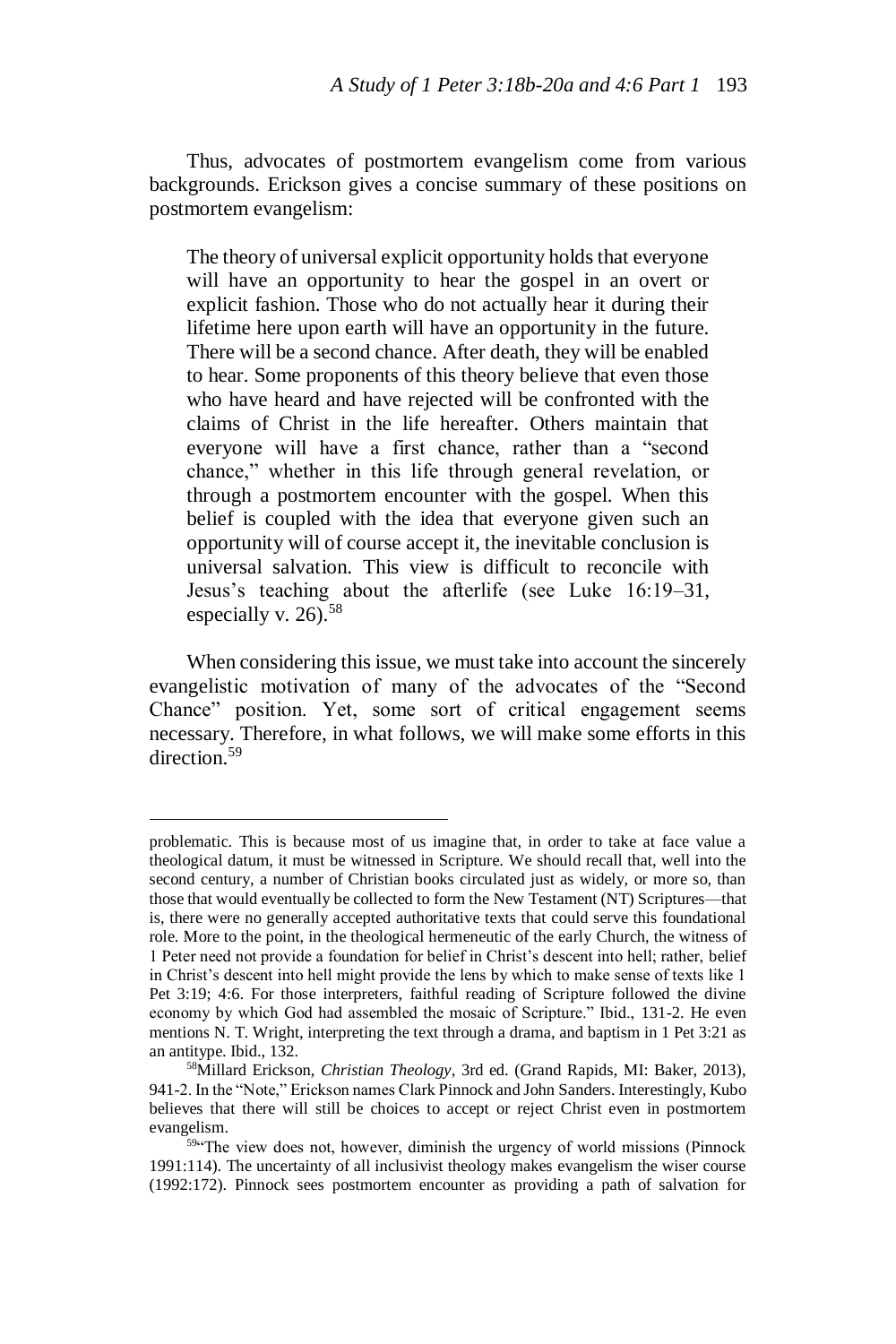#### **Selected Exegetical Issues from 1 Peter 3:18b-20a and 4:6**

Commentators identify 1 Peter 3:13 through 4:6 is a highly complex text for exegesis.<sup>60</sup> Erickson calculates the possible interpretations of the text as 180 and states the logical combinations of the exegetical choices will narrow the range down to the following six possibilities.<sup>61</sup>

- 1. Christ "in spirit" preached through Noah when Noah was building the ark. This was a message of repentance and righteousness, given to unbelieving persons who were then on earth but are now "spirits in prison" (i.e., persons in hell).
- 2. Between His death and resurrection, Christ preached to humans in Hades, giving them a message of repentance and righteousness, thus giving them opportunity to believe and be saved, though they had not availed themselves of such an offer during their time on earth.
- 3. Between His death and resurrection, Christ went to people in Hades and announced that He had triumphed over them and that their condemnation was final.
- 4. Between His death and resurrection, Christ proclaimed release to people who had repented just before the Flood. He led them from imprisonment in purgatory to heaven.
- 5. Between His death and resurrection or between His resurrection and ascension, Christ descended into Hades and proclaimed His triumph over the fallen angels who had sinned by mating with women before the Flood.

adherents of other faiths (1992:46–47)." Terry John Mark, Ebbie C. Smith, and Justice Anderson, *Missiology* (Nashville, TN: Broadman and Holman, 1998), 425.

<sup>60</sup>Barclay says, "This is not only one of the most difficult passages in Peter's letter, it is one of the most difficult in the whole New Testament; and it is also the basis of one of the most difficult articles in the creed, 'He descended into Hell.'" It is, therefore, better first of all to read it as a whole and then to study it in its various sections." Barclay, ibid., 232.William Dalton quotes from N. Brox: "Ich sehe keine Möglichkeit, zunächst durch eine Gesamt-analyse oder-übersicht ein plausibles Gesamtverständnis zu gewinnen, innerhalb dessen die Details sich erklären" [I do not see any possibility to obtain a plausible general understanding by a general analysis or survey, within which the details are explained] (Translation by Yoshihara). William Dalton, *Christ's Proclamation to the Spirits* (Rome: Editrice Pontificio Istituto Biblico, 1989), 147.

<sup>61</sup>Millard J. Erickson, "Is There Opportunity for Salvation after Death?" *Bibliotheca Sacra* 152 (1995): 137.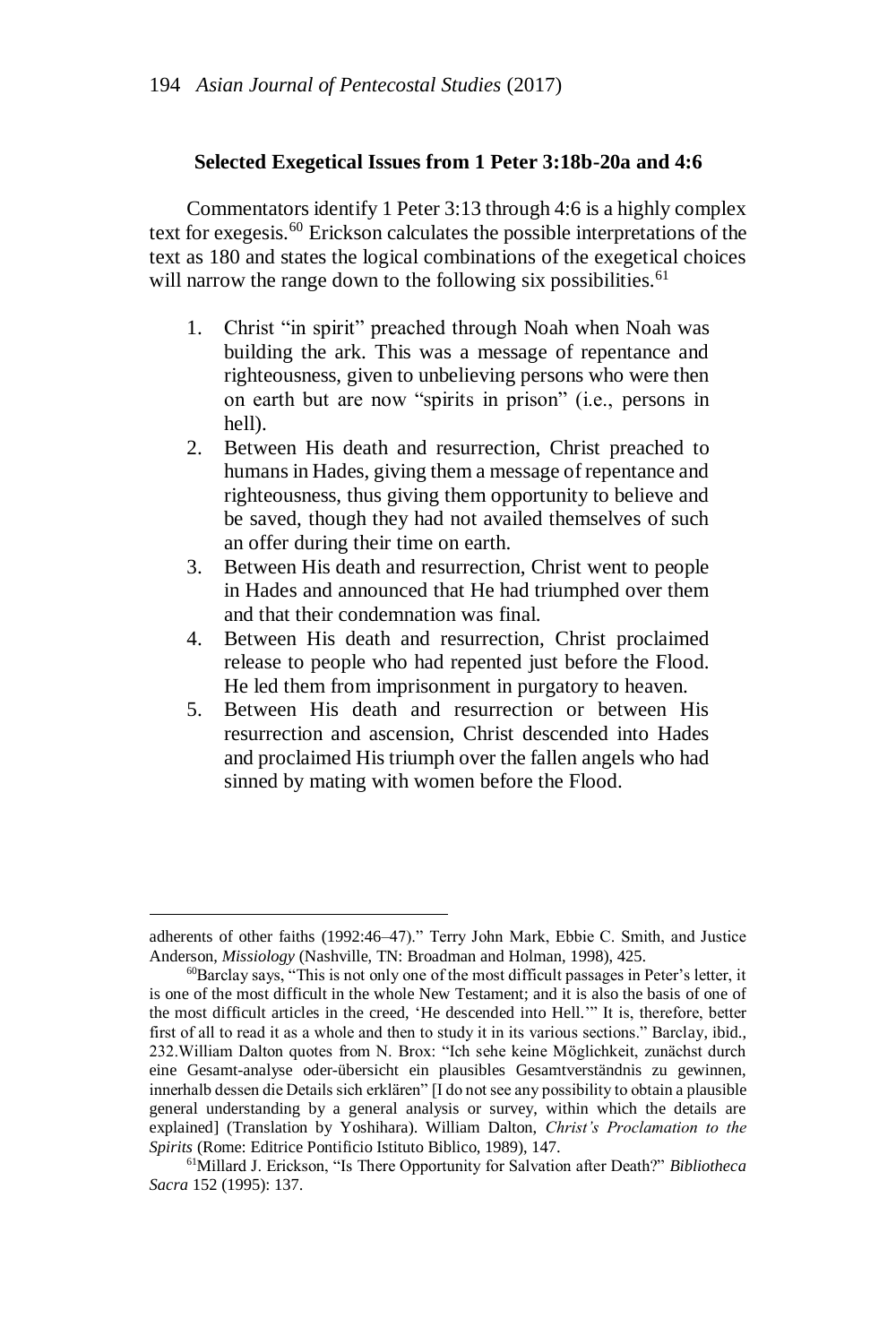6. The reference to Jesus' preaching is not to be taken literally. It is symbolic, conveying in this graphic form the idea that redemption is universal in its extent or influence.<sup>62</sup>

Before anything, I would like to mention two assumptions that have been discussed among recent commentators: (1) the "descent into hell" article of the Apostles' Creed, which the advocates of postmortem evangelism emphasize as part of their basis of arguments, and (2) the relationship between the Petrine text and extra-biblical Jewish literature including 1 Enoch.

On the "descent" article of the Apostles' Creed, which seems to function as a guiding principle for postmortem evangelism, several commentators have pointed out that it has no authority or legitimacy. Erickson summarizes: "It is worth noting that the presence of the clause in the Apostles' Creed, which undoubtedly was a major factor in inducing belief in the doctrine during the medieval period, did not occur until relatively late."<sup>63</sup> I would like to confirm that our exegesis should not be controlled by the ecclesiastical creeds unless one takes such a hermeneutic position as Green's, as seen above.

### Relationship between 1 Peter and Extra-Biblical Jewish Literature

In most recent commentaries, consulting extra-biblical literature<sup>64</sup> such as 1 Enoch is presupposed in the exegesis of 1 Peter. R. T. France

 $^{62}$ Ibid. In the following arguments, I will exclude Interpretation 6 because it only deals with what Jesus does in the passage symbolically and it does not engage with the notion of postmortem evangelism in Japan.

 $63$ Ibid, 135. He continues, "It is not found universally in the creed until the eighth century, though it was found in some versions as early as patristic times. It is included in the Athanasian Creed, composed about the middle of the fifth century and accepted by both the Eastern and Western wings of the church."

Wayne Grudem gives a more concrete description: "Moreover Rufinus, the only person who includes it before 650, did not think that it meant that Christ descended into hell but understood the phrase simply to mean that Christ was "buried." . . . But this means that until A.D. 650 no version of the Creed included this phrase with the intention of saying that Christ "descended into hell." The only version to include the phrase before 650 gives it a different meaning." Wayne Grudem, "He Did Not Descend into Hell" *Journal of the Evangelical Theological Society* 34, no. 1 (1991): 102, 105.

Waldemar Kowalski points out that the arguments by Erickson and Grudem are actually based on Ephesians 4 (Personal communication on January 31, 2017). Although some advocates of postmortem evangelism refer to the concerned verses in the chapter of the epistle, I will not deal with this creedal article any longer because it is not related to 1 Peter. Suffice to say that the article does not support the advocates' arguments biblically.

<sup>64</sup>As to a brief history of the literature, Robert Charles summarizes it as follows: "This hope was to a large degree realized in the centuries immediately preceding and following the Christian era, when the currency of these apocalyptic writings was very widespread, because they almost alone represented the advance of the higher theology in Judaism,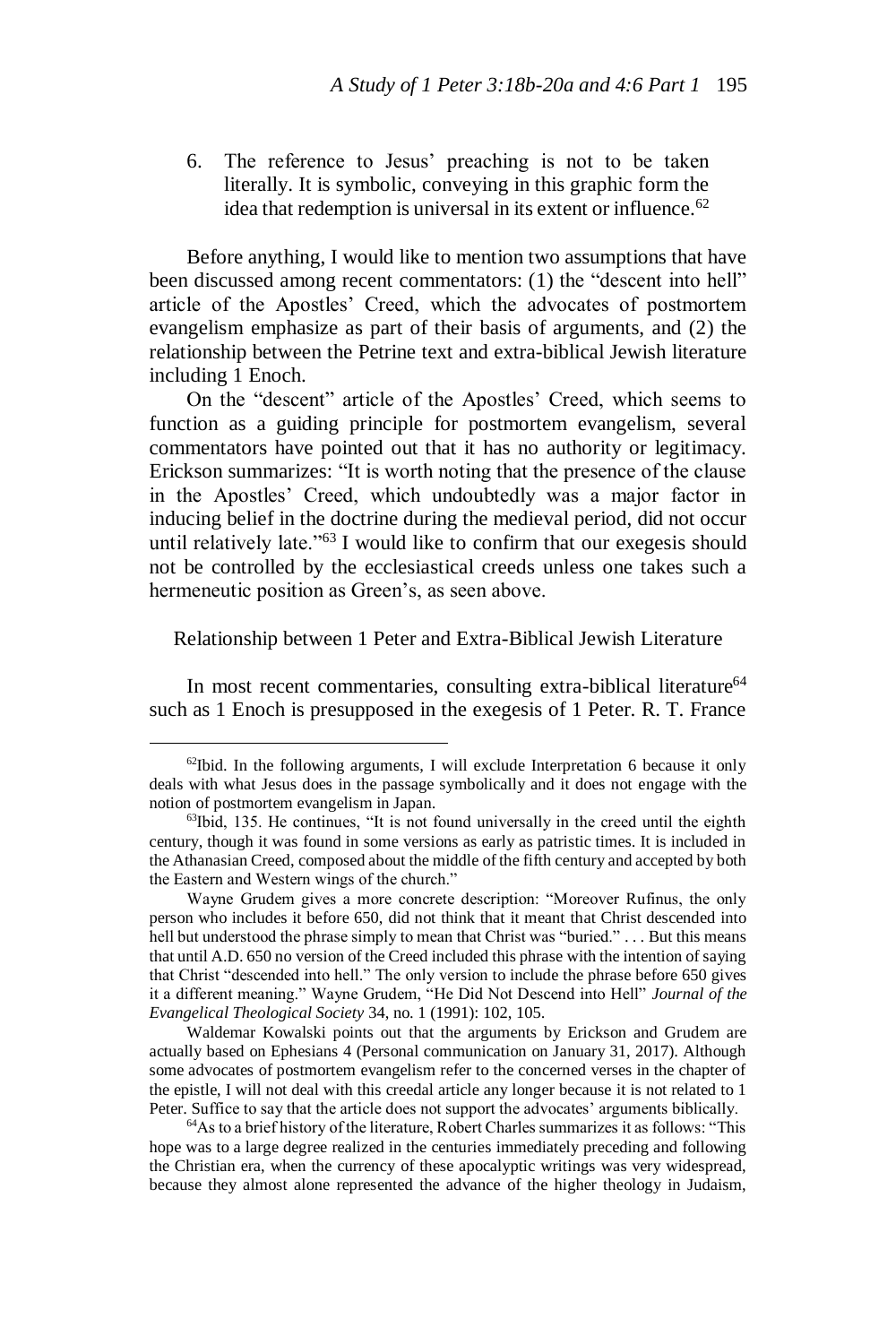states the necessity of utilizing extra-biblical sources: "In fact, if you are not prepared to dirty your hands in the muddy waters of apocalyptic and rabbinic speculations, much of the New Testament must necessarily remain obscure. To try to understand 1 Peter 3:19–20 without a copy of the Book of Enoch at your elbow is to condemn yourself to failure."<sup>65</sup>

In addition to the similarities in content concerning the fallen angels in Gen 6 and the Flood, <sup>66</sup> however, what seems more significant is the direct historical relation between Noah and Asia Minor. Karen Jobes introduces an episode that when Jews settled in Asia Minor, one of the towns had "ark" in its name and that they believed that it was related to the settling of Noah's ark.<sup>67</sup> She also states that Noah and his wife were engraved on Roman coins with the emperor on the other side over a period of five emperors, illustrating his popularity in Asia Minor.<sup>68</sup> She concludes: "Given . . . the remarkable interest in Noah during the later Roman period in Asia Minor, it seems likely that even Peter's Gentile readers knew enough about the traditions of what caused the flood to understand 1 Pet.  $3.19-20$ ."<sup>69</sup>

What is interesting here is that while the existence of 1 Enoch and other extra-biblical literature behind 1 Peter cannot be denied, not only Jews but also Gentiles in Asia Minor may have known the story of Noah and other related information very well. In contrast, some commentators doubt that 1 Enoch was known in Asia Minor. Grudem says:

which culminated in Christianity. But our book contained much of a questionable character, and from the fourth century of our era onward it fell into discredit; and under the ban of such authorities as Hilary, Jerome, and Augustine, it gradually passed out of circulation, and became lost to the knowledge of Western Christendom till over a century ago, when an Ethiopic version of the work was found in Abyssinia by Bruce …" Robert Henry Charles, ed., *Pseudepigrapha of the Old Testament*, vol. 2 (Oxford: Clarendon Press, 1913), 163.

<sup>65</sup> R. T. France, "Exegesis in Practice: Two Samples," in *New Testament Interpretation: Essays on Principles and Methods*, edited by I. Howard Marshall (Milton Keynes, UK: Paternoster, 1977), 265. France, on another occasion, also says, "to try to interpret it without reference to the Book of Enoch is a recipe for chaos, making it a happy hunting-ground for extraneous ideas like purgatory and the harrowing of hell, to which it in fact gives no support." R. T. France, "Inerrancy and New Testament Exegesis," *Themelios* 1, no. 1 (1975): 13.

<sup>66</sup>"But it is the Book of Enoch which gives the most detailed account of the sin and punishment of the angels, to which it returns again and again. The story is told in great detail in 1 Enoch 6–16, and the prison where the angels are bound is described in 18:12– 19:2; 21:1–10. There are further references in 54:3–6, and throughout chapters 64–69. The story is told again in symbolic form in chapters 86–88, and a further reference occurs in 106:13–17." France, ibid, 270.

<sup>67</sup>Karen H. Jobes, *1 Peter* (Grand Rapids, MI: Baker, 2005), 245.  $68$ Ibid. 69Ibid, 245-6.